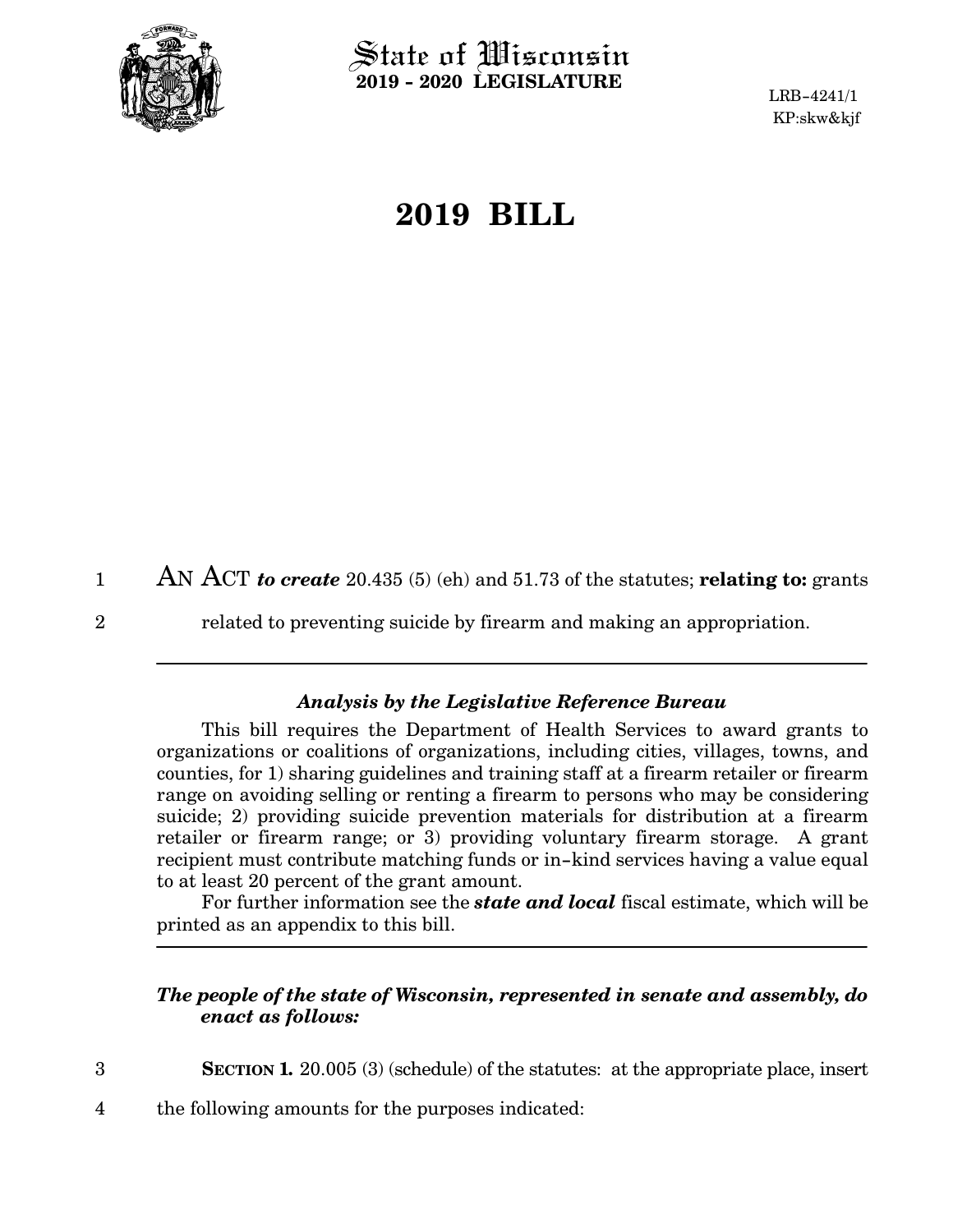2019 - 2020 Legislature - 2 -  $\,$  **BILL** SECTION 1

 $\begin{array}{c} \text{LRB-4241/1}\ \text{KP:skw\&kjf} \end{array}$ 

**2019-20 2020-21**

| $\mathbf{1}$     | Health services, department of<br>20.435                                                 |
|------------------|------------------------------------------------------------------------------------------|
| $\boldsymbol{2}$ | (5)<br>MENTAL HEALTH AND SUBSTANCE ABUSE SERVICES                                        |
| 3                | Grants to prevent suicide by<br>(eh)                                                     |
| $\overline{4}$   | 75,000<br><b>GPR</b><br>75,000<br>firearm<br>B                                           |
| $\overline{5}$   | <b>SECTION 2.</b> 20.435 (5) (eh) of the statutes is created to read:                    |
| $6\phantom{1}6$  | 20.435 (5) (eh) <i>Grants to prevent suicide by firearm</i> . Biennially, the amounts    |
| 7                | in the schedule for grants related to preventing suicide by firearm under s. 51.73.      |
| 8                | <b>SECTION 3.</b> 51.73 of the statutes is created to read:                              |
| 9                | <b>51.73 Grants to prevent suicide by firearm.</b> (1) From the appropriation            |
| 10               | under s. 20.435 (5) (eh), the department shall award grants to organizations or          |
| 11               | coalitions of organizations, which may include a city, village, town, or county, for any |
| 12               | of the following purposes:                                                               |
| 13               | (a) To share guidelines and train staff at a firearm retailer or firearm range on        |
| 14               | how to avoid selling or renting a firearm to a person who may be considering suicide.    |
| 15               | (b) To provide suicide prevention materials for distribution at a firearm retailer       |
| 16               | or firearm range.                                                                        |
| 17               | (c) To provide voluntary firearm storage.                                                |
| 18               | (2) The department may not award a grant under sub. (1) unless the recipient             |
| 19               | contributes matching funds or in-kind services having a value equal to at least 20       |
| 20               | percent of the grant.                                                                    |
| 21               | (3) The department may not award a grant to a recipient under sub. (1) for an            |
| 22               | amount that exceeds \$5,000. The department may not award a grant under sub $(1)$        |
| 23               | having a duration of more than one year and may not renew a grant awarded under          |